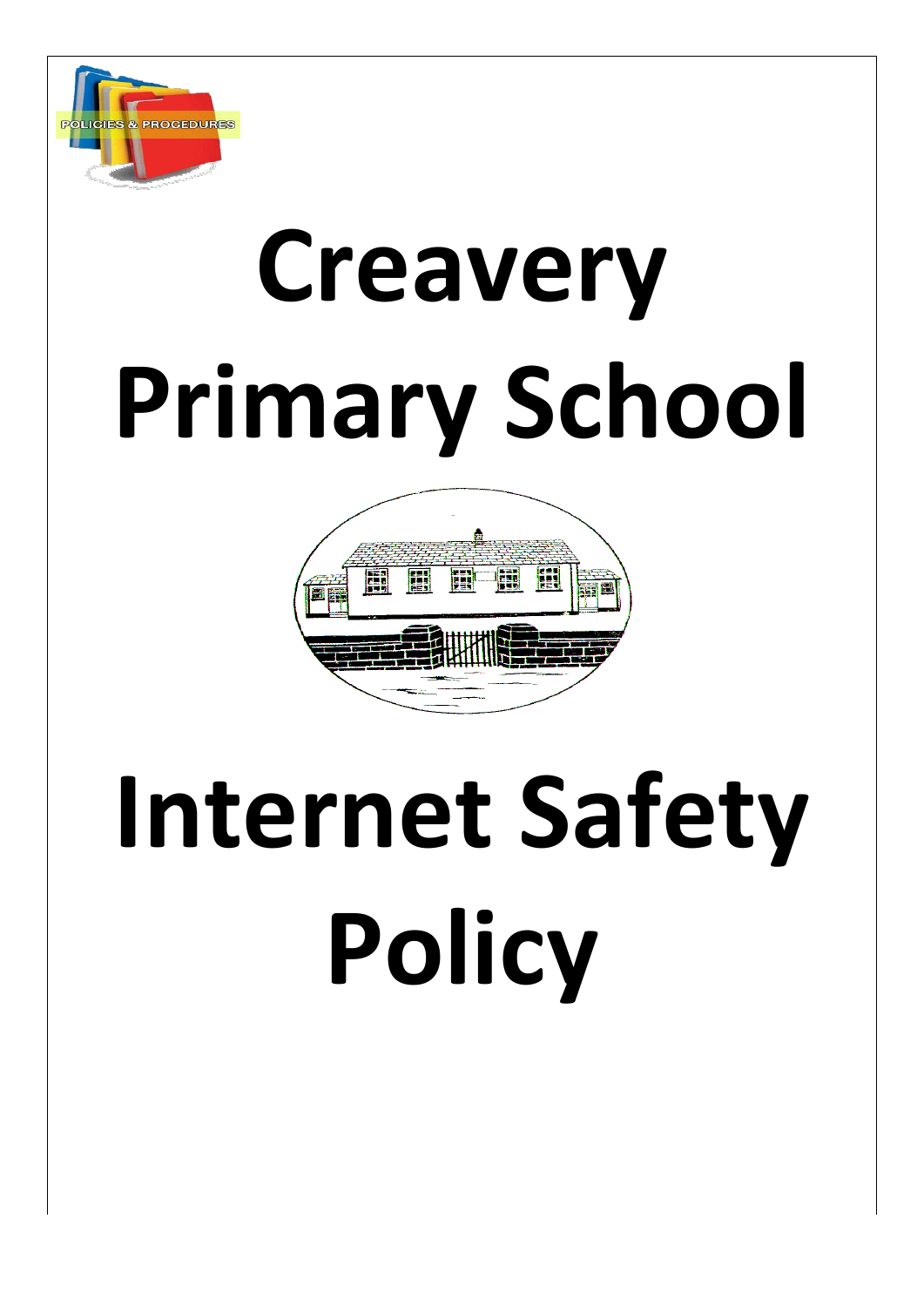## **CREAVERY PRIMARY SCHOOL**

## **ACCEPTABLE USE OF THE INTERNET AND DIGITAL TECHNOLOGIES**

*This policy is based on and complies with DENI Circular 2007/1 on Acceptable Use of the Internet and Digital Technologies in Schools*

## **1. Introduction**

In Creavery PS we believe that the Internet and other digital technologies are very powerful resources which can enhance and potentially transform teaching and learning when used effectively and appropriately. The Internet is an essential element of 21<sup>st</sup> century life for education, business and social interaction. This school provides pupils with opportunities to use the excellent resources on the Internet, along with developing the skills necessary to access, analyse and evaluate them.

The above circular states that:

*"Used well, digital technologies are powerful, worthwhile educational tools; technical safeguards can partly protect users, but education in safe, effective practices is a key goal for schools."*

This document sets out the policy and practices for the safe and effective use of the Internet in Creavery Primary school. The policy has been drawn up by the staff of the school under the leadership of the Principal/ICT Co-ordinator.

It has been approved by governors and circulated to all parents.

The policy and its implementation will be reviewed annually.

## **2. Code of Safe Practice**

When using the Internet, email systems and digital technologies, all users must comply with all relevant legislation on copyright, property theft, libel, fraud, discrimination and obscenity. The Code of Safe Practice for Creavery PS makes explicit to all users (staff and pupils) what is safe and acceptable and what is not.

The scope of the Code covers fixed and mobile Internet; school PCs, laptops, and digital video equipment. It should also be noted that the use of devices owned personally by staff and pupils but brought onto school premises (such as mobile phones, camera phones, PDAs) is subject to the same requirements as technology provided by the school.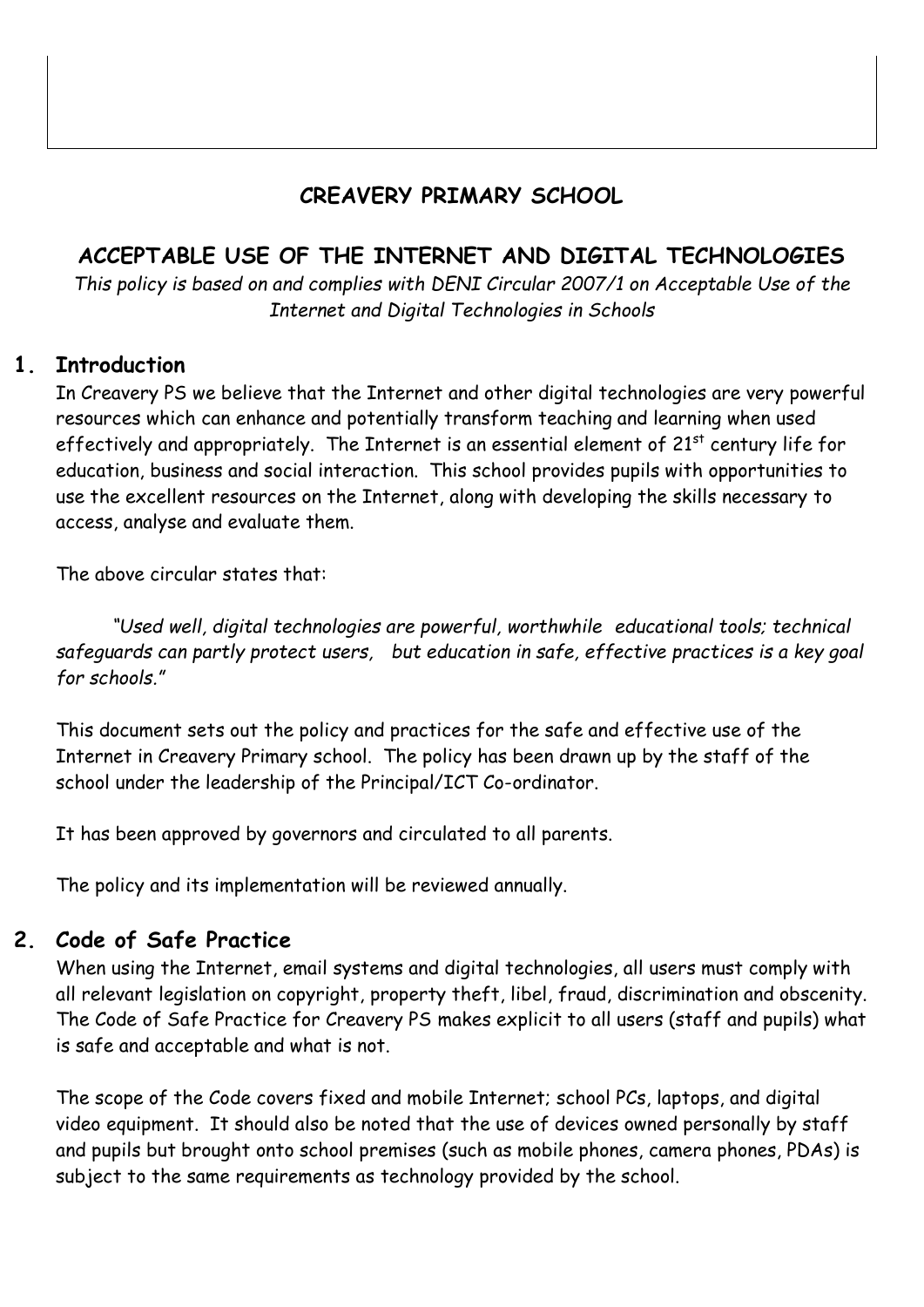The ICT Co-ordinator will monitor the effectiveness of the Code of Practice, particularly in the light of new developments in technology.

## **Code of Practice for pupils**

Pupil access to the Internet is through a filtered service provided by C2K, which should ensure educational use made of resources is safe and secure, while protecting users and systems from abuse. Parental permission is sought from parents on an annual basis before pupils access the Internet.

In addition, the following key measures have been adopted by Creavery PS to ensure our pupils do not access any inappropriate material:

- o The school's Code of Practice for use of the Internet and other digital technologies (enclosed) is made explicit to all pupils and is displayed prominently;
- o Our Code of Practice is reviewed each school year and signed by pupils/parents;
- o Pupils using the Internet will normally be working in highly-visible areas of the school;
- o All online activity is for appropriate educational purposes and is supervised, where possible;
- o Pupils will, where possible, use sites pre-selected by the teacher and appropriate to their age group;
- o Pupils in Key Stage 2 are educated in the safe and effective use of the Internet, through a number of selected programmes. (See below)

It should be accepted, however, that however rigorous these measures may be, they can never be 100% effective. Neither the school nor C2K can accept liability under such circumstances.

The use of mobile phones by pupils is not normally permitted on the school premises during school hours, unless in exceptional circumstances, where permission may be granted by a member of staff.

During school hours pupils are forbidden to play computer games or access social networking sites, unless specifically assigned by the teacher.

## **Sanctions**

Incidents of technology misuse which arise will be dealt with in accordance with the school's discipline policy. Minor incidents will be dealt with by the Principal/ICT Co-ordinator and may result in a temporary or permanent ban on Internet use.

Incidents involving child protection issues will be dealt with in accordance with school child protection procedures.

## **Code of practice for staff**

Staff have agreed to the following Code of Safe Practice: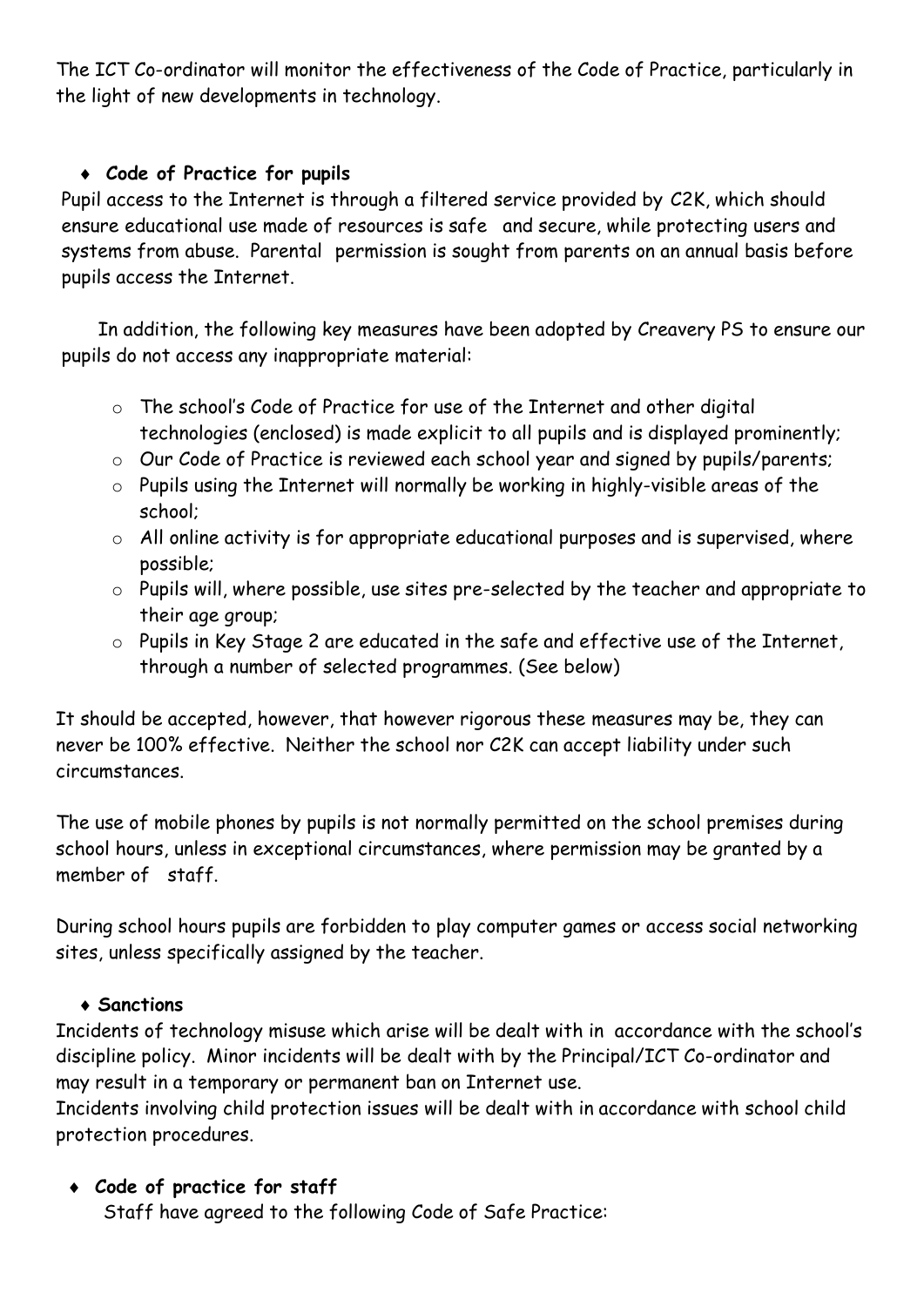- <sup>o</sup> Pupils accessing the Internet should be supervised by an adult at all times.
- All pupils are aware of the rules for the safe and effective use of the Internet. These are displayed in classrooms and discussed with pupils.
- All pupils using the Internet have written permission from their parents.
- Recommended websites for each year group are available under Favourites. Any additional websites used by pupils should be checked beforehand by teachers to ensure there is no unsuitable content and that material is age-appropriate.
- Deliberate/accidental access to inappropriate materials or any other breaches of the school code of practice should be reported immediately to the Principal/ICT Coordinator.
- $\degree$  In the interests of system security staff passwords should only be shared with the network manager.
- Teachers are aware that the C2K system tracks all Internet use and records the sites visited. The system also logs emails and messages sent and received by individual users.
- Teachers should be aware of copyright and intellectual property rights and should be careful not to download or use any materials which are in breach of these.
- <sup>o</sup> Photographs of pupils should, where possible, be taken with a school camera and images should be stored on a centralised area on the school network, accessible only to teaching staff.
- <sup>o</sup> School systems may not be used for unauthorised commercial transactions.

#### **3. Internet Safety Awareness**

In Creavery PS we believe that, alongside having a written safety policy and code of practice, it is essential to educate all users in the safe and effective use of the Internet and other forms of digital communication. We see education in appropriate, effective and safe use as an essential element of the school curriculum. This education is as important for staff and parents as it is for pupils.

#### **Internet Safety Awareness for pupils**

Rules for the Acceptable use of the Internet are discussed with all pupils and are prominently displayed in classrooms. In addition, Key Stage 2 pupils follow a structured programme of Internet Safety Awareness using a range of online resources.

#### **Internet Safety Awareness for staff**

The ICT Co-ordinator keeps informed and updated on issues relating to Internet Safety and attends regular courses. This training is then disseminated to all teaching staff, classroom assistants and supervisory assistants on a regular basis.

#### **Internet Safety Awareness for parents**

The Internet Safety Policy and Code of practice for pupils is sent home at the start of each school year for parental signature. Internet safety leaflets for parents and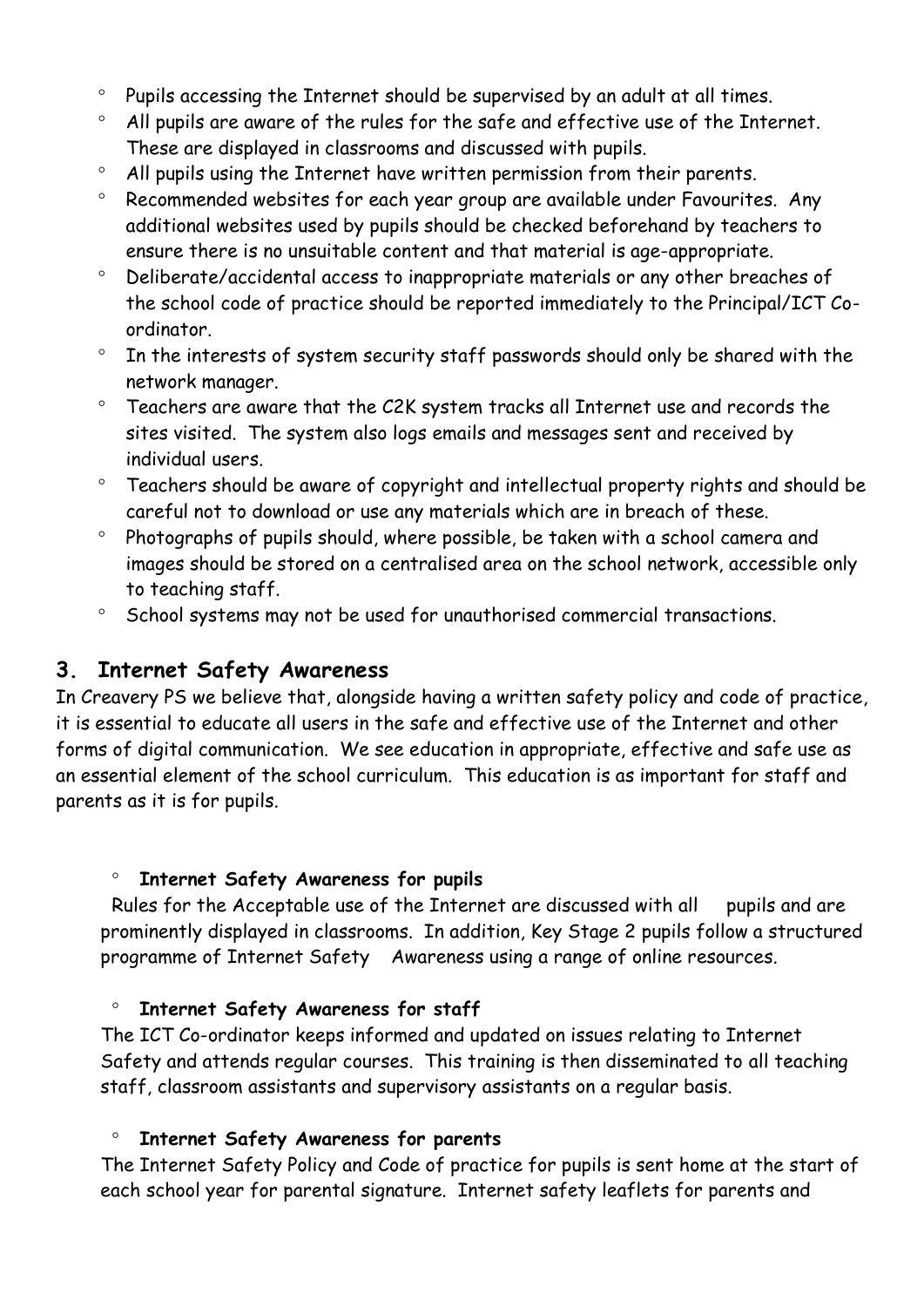carers also are sent home annually. We hold regular ICT evenings for parents when Internet safety is one of the issues addressed.

## **4. Health and Safety**

Creavery PS have attempted, on so far as possible, to ensure a safe working environment for pupils and teachers using ICT resources. Pupils are supervised at all times when Interactive Whiteboards and Digital Projectors are being used.

## **5. Digital and Video Images of Pupils**

Parental permission is sought at the start of each school year to cover the use of photographs of pupils on the school website, in the local press and for displays etc within school and written permission must be obtained from parent/carer.

## **School Website**

Our school website promotes and provides up to date information about the school, as well as giving pupils an opportunity to showcase their work and other aspects of school life. In order to minimise risks of any images of pupils on the school website being used inappropriately the following steps are taken:

- o Group photos are used where possible, with general labels/captions;
- o Full names and images are kept separate if a pupil is named their photograph is not used and vice-versa;
- o The website does not include home addresses, telephone numbers, personal e-mails or any other personal information about pupils or staff.

## **Storage of images**

Digital and video images of pupils are, where possible, taken with school equipment. Images are stored on a centralised area on the school network, on RM staff, accessible only to teaching staff. Photographs of pupils are removed when they leave the school.

## **6. Social Software**

Chatrooms, blogs and other social networking sites are blocked by the C2K filters so pupils do not have access to them in the school environment.

However, we regard the education of pupils on the safe and responsible use of social software as vitally important and this is addressed through our Internet Safety Education for pupils.

Instances of cyber bullying of pupils or staff will be regarded as very serious offences and dealt with according to the school's discipline policy and child protection procedures.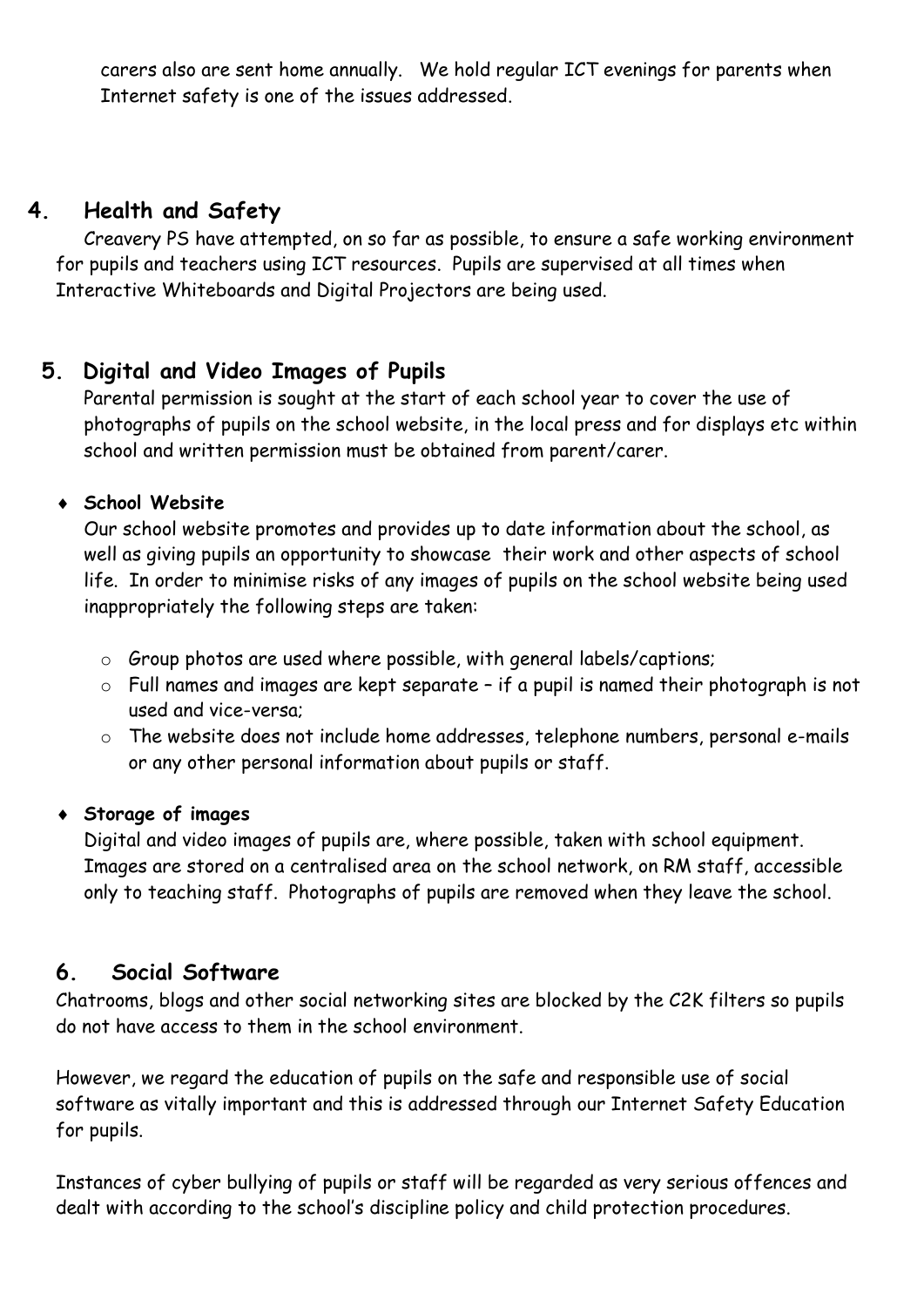Pupils are aware that any misuse of mobile phones/websites/email should be reported to a member of staff immediately.

#### **Points for Parents to Consider:**

It is important to promote Internet Safety in the home and to monitor Internet use.

- 1. Take an interest in what children are doing. Discuss with the children what they see and why they are using the Internet.
- 2. Monitor on-line time and be aware of excessive hours spent on the Internet.
- 3. Advise children to take care and to use the Internet in a sensible and responsible manner. Know the SMART tips.
- 4. Discuss the fact that there are websites which are unsuitable.
- 5. Discuss how children can respond to unsuitable material/requests.
- 6. Tell children Never give personal information on the Internet.
- 7. Remind children that people on-line may not be who they say.
- 8. Be vigilant. Ensure that children do not arrange to meet someone they meet on line.
- 9. Be aware that children may be using the Internet in places other than in their own home or at school.



#### **MOBILE PHONES**

**Creavery Primary School does not allow the use of mobile phones by children in school or on trips.**

Be aware of the safety issues regarding mobile phones. Increasingly these may have Internet access.

Encourage children to talk about how they use mobile phones. Remind children not to give mobile numbers to strangers and people they do not know very well. Talk about responsible use of text messaging.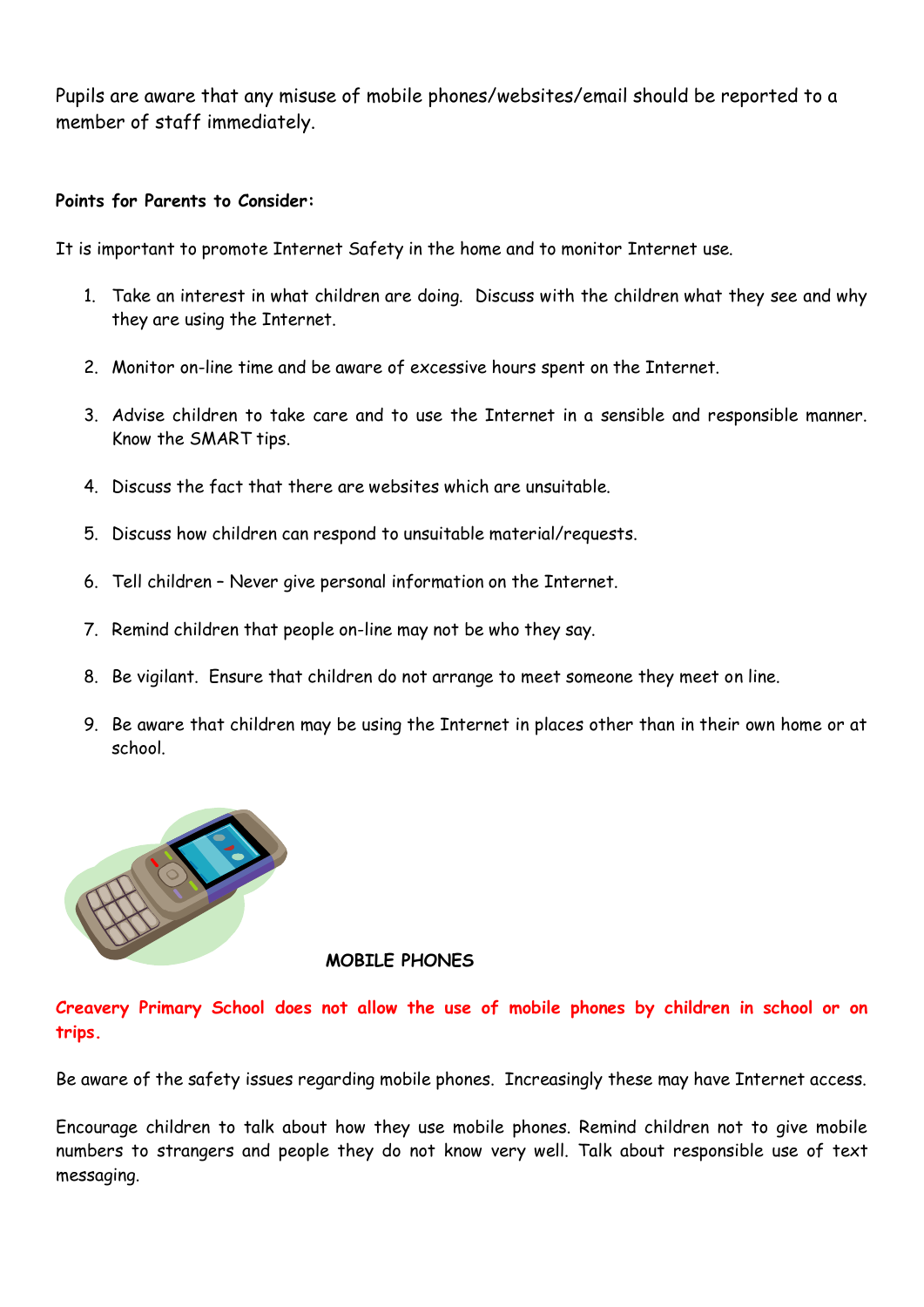

**Points for Children to Consider**

**Follow These SMART TIPS**



ecret – always keep your name, address, mobile phone number and password private – it's like giving out the keys to your home!

eeting someone you have contacted in cyberspace can be dangerous. Only do so with your parent's/carer's permission, and then when they can be present.

Accepting e-mails or opening files from people you don't really know or trust can get you into trouble – they may contain viruses or nasty messages.



emember someone on-line may be lying and not be who they say they are. Stick to the public areas in chat rooms and if you feel uncomfortable simply get out of there!



ell your parent or carer if someone or something makes you feel uncomfortable or worried.

**SMART TIPS** from "Helping your parents be cool about the Internet", produced by: Northern Ireland Area Child Protection Committee.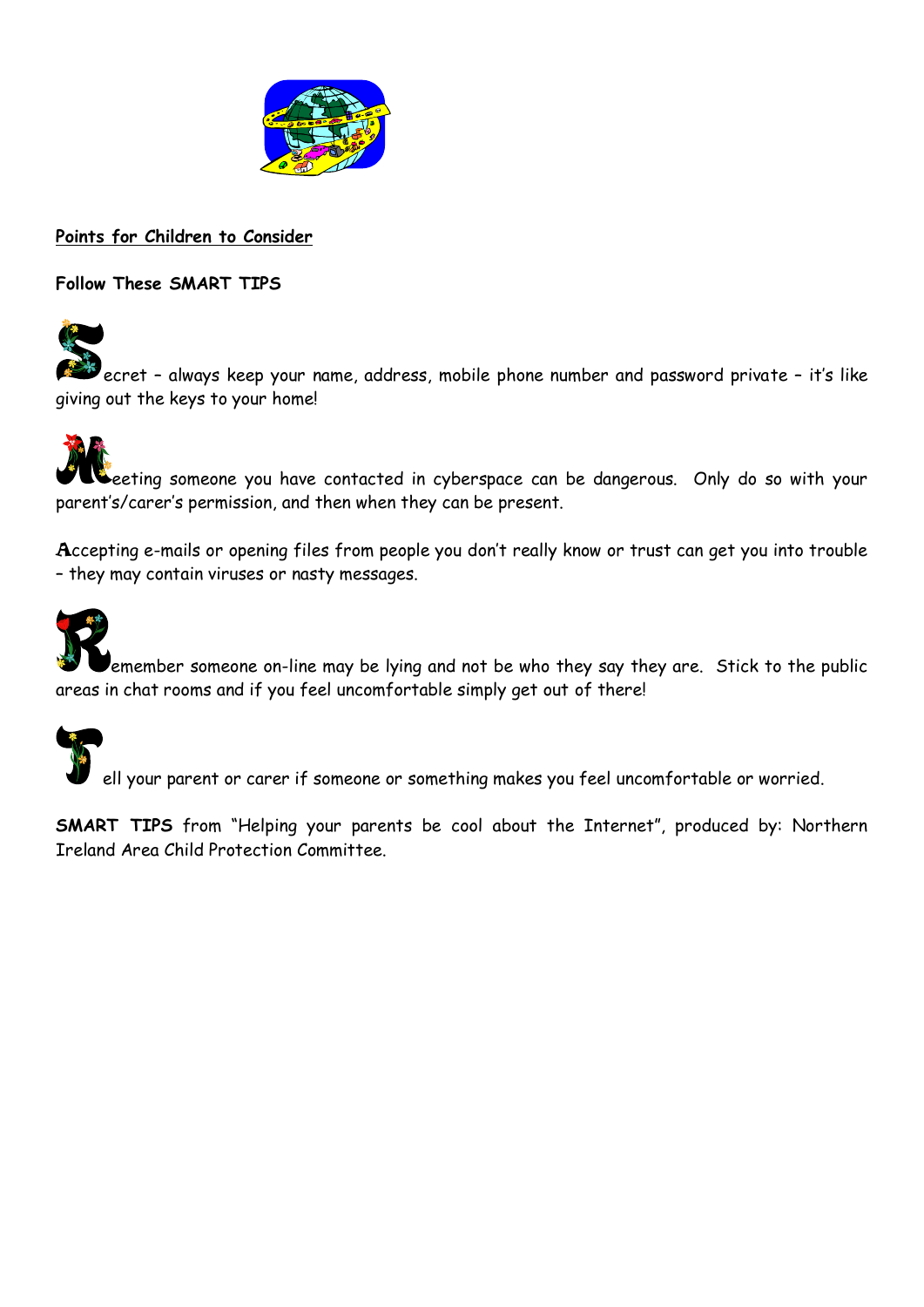## **ICT Code of Practice Agreement for Pupils and Parents**

**The school has installed computers, i-pads and Internet access to help our learning. These rules will help everyone to stay safe and help us be fair to others.**

- **I will access the system with my login and password, which I will keep secret.**
- **I will not access other people's files without permission.**
- **I will only use the computers for school work and homework.**
- **I will not bring an i-pad or other tablet into school without permission.**
- **I will ask permission from a member of staff before using the Internet.**
- **I will only e-mail people I know, or my teacher has approved.**
- **I will not open e-mails sent by someone I don't know.**
- **The messages I send will be polite and responsible.**
- **I will not give my home address or telephone number, or arrange to meet someone.**
- **I will report any unpleasant material or messages sent to me.**
- **I understand that the school may check my computer files and may monitor the Internet sites I visit.**
- **I will not use Internet chat-rooms in school.**
- **I will never give out personal information or passwords.**

| Signed by child           |  |
|---------------------------|--|
| Signed by parent/guardian |  |
| Date                      |  |